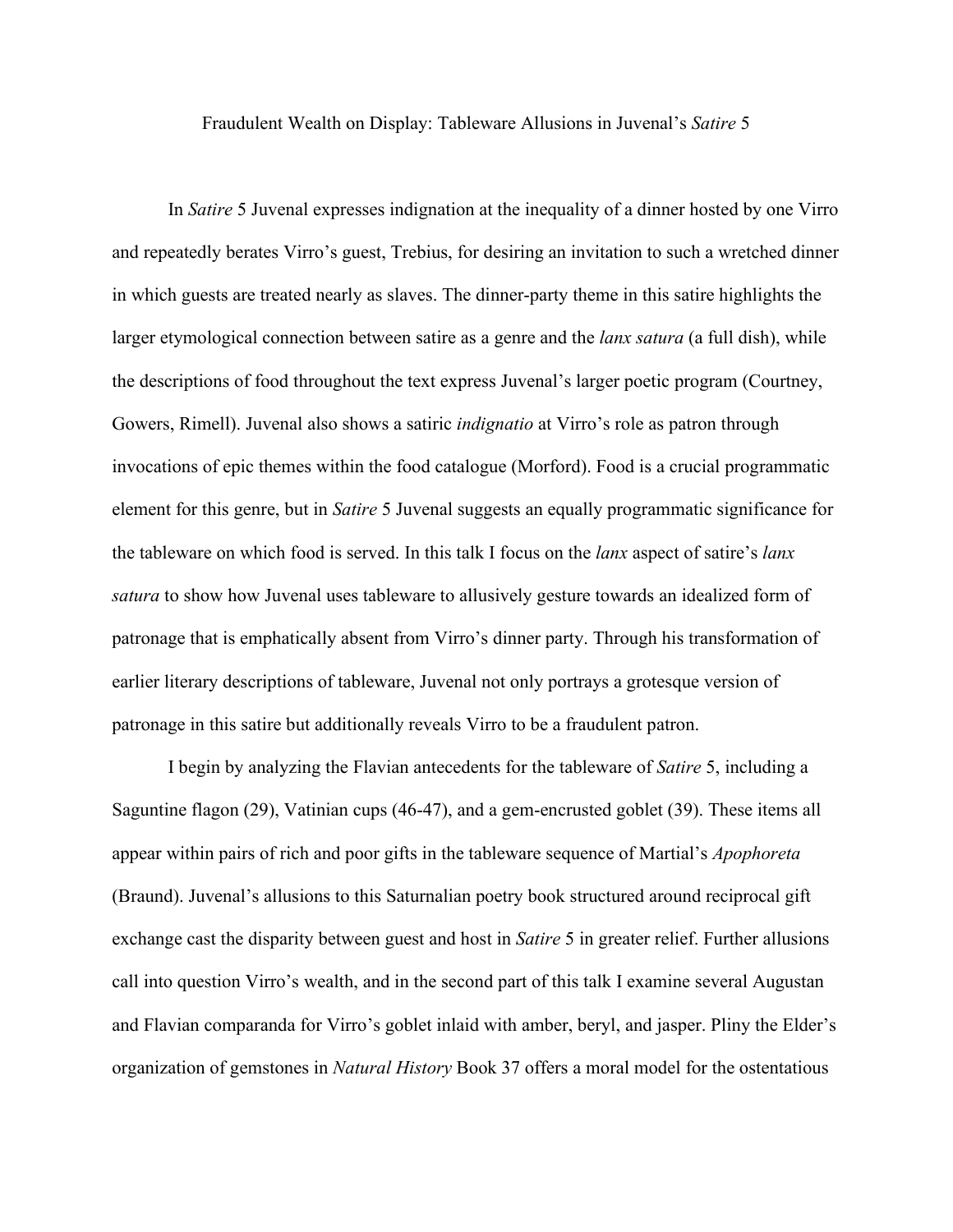wealth displayed on this goblet, and his remark on gem forgeries (*NH* 37.79) suggests that Virro's precious cup may, in fact, be fraudulent. The beryl and jasper in Virro's cup also recall gem catalogues from a fragment of Maecenas' poetry and Augustus' communication with this exemplary literary patron (Bellandi, Byrne). These fragments associate Maecenas positively with exotic wealth and Hellenistic ideals (Petrain), and together the two fragments express an idealized model for friendship and patronage. By invoking the same imagery for a cruelly stingy patron, Juvenal offers the satiric inverse of this ideal. Finally, Virro's jasper directly alludes to Aeneas' jasper-studded sword from *Aeneid* Book 4 (Braund). While this epic allusion suggests the unattainable status of the host (Morford), it also points to a prime example of a failed guesthost relationship through the figures of Aeneas and Dido. Thus, while Virro's goblet may visually associate him with exemplary figures such as Maecenas and Aeneas, upon closer analysis the gems on his cup reveal him to be the opposite.

The Augustan and Flavian correspondences in *Satire* 5 ultimately double Trebius' humiliation. He is not only made inferior through his status and poor treatment throughout the dinner, but he is made to feel this by a man whose status the reader should question. At the same time, Juvenal's tableware allusions assimilate portrayals of patronage and wealth from various genres so that collectively they amplify the grotesque qualities of the characters in his satire.

## Bibliography

Bellandi, F. 1995. "L'immagine di Mecenate protettore delle lettere." *Atene e Roma* 40: 78-101. Braund, S. M. 1996. *Juvenal Satires Book 1*. Cambridge.

Byrne, S. 2000. "Poets and Maecenas: The Making of a Patron." *JAC* 15: 1-12.

Courtney, E. 1980. *A Commentary on the Satires of Juvenal*. Berkeley. Reprint 2013.